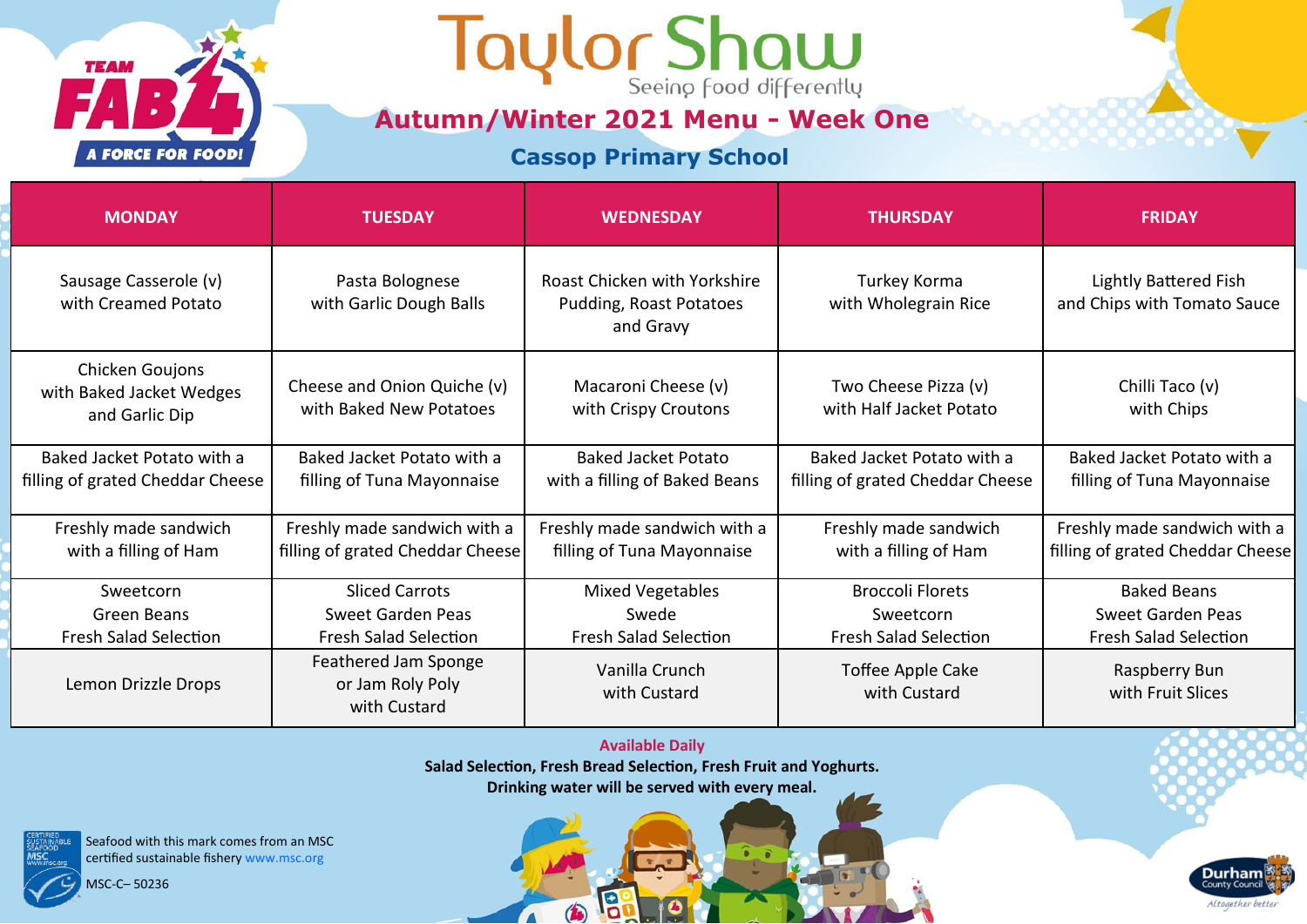## Taylor Shaw

**Autumn/Winter 2021 Menu - Week Two**

### **Cassop Primary School**

| <b>MONDAY</b>                                                                   | <b>TUESDAY</b>                                                       | <b>WEDNESDAY</b>                                                 | <b>THURSDAY</b>                                                    | <b>FRIDAY</b>                                                                           |
|---------------------------------------------------------------------------------|----------------------------------------------------------------------|------------------------------------------------------------------|--------------------------------------------------------------------|-----------------------------------------------------------------------------------------|
| Toad in the Hole<br>with Baked New Potatoes                                     | Chicken Pie<br>with Creamed Potato<br>and Gravy                      | Roast Turkey<br>with Stuffing, Roast Potatoes<br>and Gravy       | Mince and Dumplings<br>with Creamed Potato                         | Fish Fingers<br>(pollock and salmon)<br>with Chips and Tomato Sauce                     |
| Baked Bean Pasta Bake (v)                                                       | Spanish Omelette (v)<br>with Peppers and Potatoes                    | Margarita Pizza (v)<br>with Roast Potatoes                       | Meatball Pasta (v)                                                 | Tuna or Cheese Melt (v)<br>with Chips                                                   |
| Baked Jacket Potato with a<br>filling of Tuna Mayonnaise                        | Baked Jacket Potato with a<br>filling of grated Cheddar Cheese       | Baked Jacket Potato with a<br>filling of Curried Beans           | Baked Jacket Potato with a<br>filling of Tuna Mayonnaise           | <b>Baked Jacket Potato</b><br>with a filling of Baked Beans<br>or grated Cheddar Cheese |
| Freshly made sandwich with a<br>filling of grated Cheddar Cheese                | Freshly made sandwich with a<br>filling of Tuna Mayonnaise           | Freshly made sandwich<br>with a filling of Ham                   | Freshly made sandwich with a<br>filling of grated Cheddar Cheese   | Freshly made sandwich<br>with a filling of Egg and Cress                                |
| <b>Cauliflower Florets</b><br>Sweet Garden Peas<br><b>Fresh Salad Selection</b> | Green Beans<br><b>Sliced Carrots</b><br><b>Fresh Salad Selection</b> | Swede<br><b>Broccoli Florets</b><br><b>Fresh Salad Selection</b> | <b>Sliced Carrots</b><br>Sweetcorn<br><b>Fresh Salad Selection</b> | Sweet Garden Peas<br><b>Baked Beans</b><br><b>Fresh Salad Selection</b>                 |
| Fruit Flapjack with Custard                                                     | <b>Sticky Toffee Pudding</b><br>with Custard                         | Chocolate Fudge Cake                                             | Lemon Sponge with Custard                                          | <b>Chocolate Cookie</b><br>with Sliced Orange                                           |

**Available Daily Salad Selection, Fresh Bread Selection, Fresh Fruit and Yoghurts. Drinking water will be served with every meal.** 

19

 $\bigcirc$ 

 $\sqrt{2}$ 

**Durham** 

Altogether better

Seafood with this mark comes from an MSC certified sustainable fishery www.msc.org

MSC-C– 50236

**TEAM** 

**A FORCE FOR FOOD!**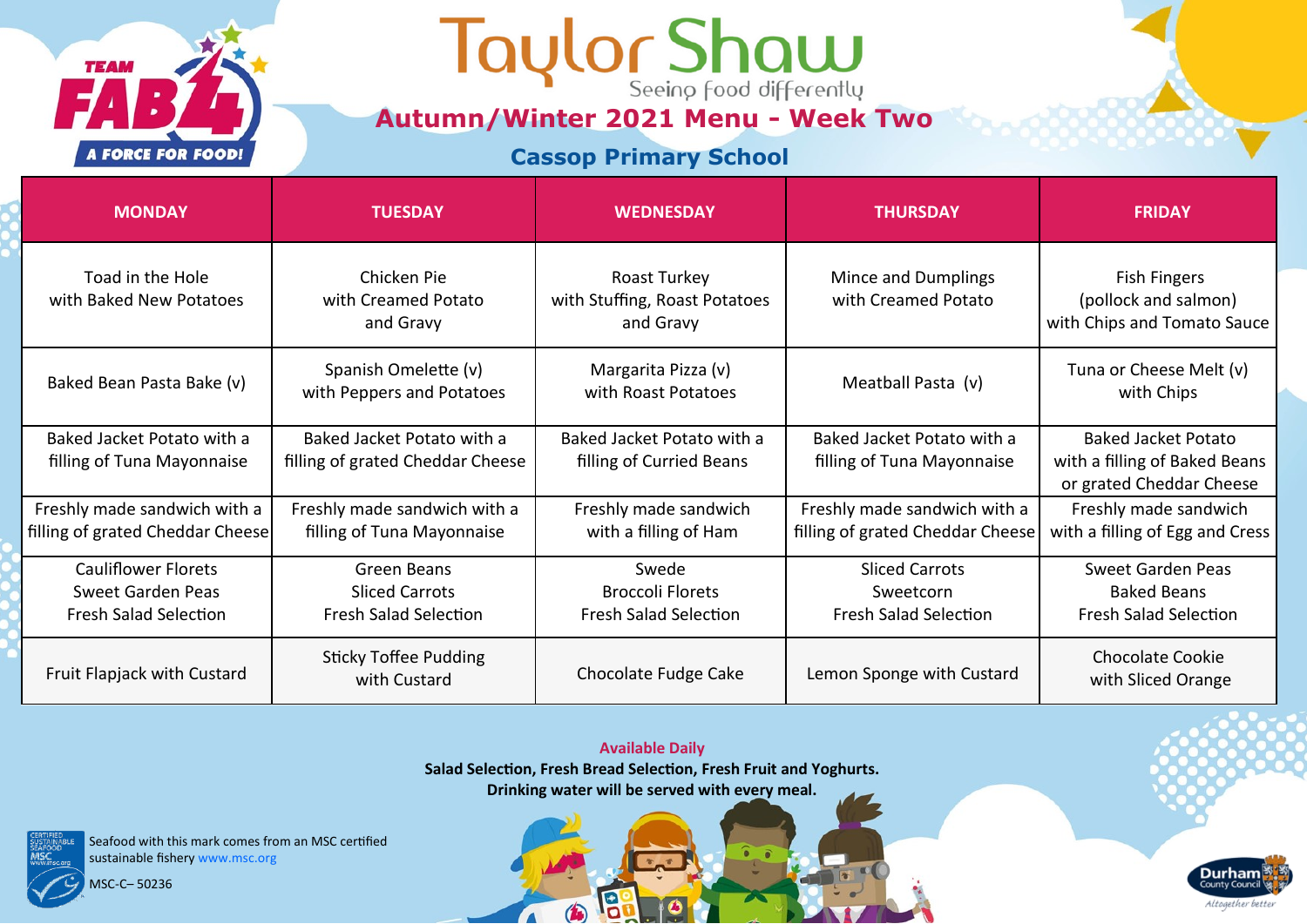# **Autumn/Winter 2021 Menu - Week Three**

### **Cassop Primary School**

| <b>MONDAY</b>                                            | <b>TUESDAY</b>                                                       | <b>WEDNESDAY</b>                                                 | <b>THURSDAY</b>                                           | <b>FRIDAY</b>                                               |
|----------------------------------------------------------|----------------------------------------------------------------------|------------------------------------------------------------------|-----------------------------------------------------------|-------------------------------------------------------------|
| Corned Beef Pie<br>with New Potatoes and Gravy           | Creamy Chicken Curry<br>with Wholegrain Rice                         | Roast Pork Loin<br>with Roast Potatoes,<br>Apple Sauce and Gravy | Mince Cobbler<br>with Creamed Potato                      | <b>Lightly Battered Fish</b><br>and Chips with Tomato Sauce |
| Cheesy Pasta Bake (v)                                    | Wholemeal Cheese and<br>Tomato Pizza (v)<br>with Baked Jacket Wedges | Pasta Bolognese (v)                                              | Baked Omelette (v)<br>with New Potatoes                   | Sausage in a Bun (v)<br>with Chips and Tomato Sauce         |
| Baked Jacket Potato with a<br>filling of Tuna Mayonnaise | Baked Jacket Potato with a<br>filling of grated Cheddar Cheese       | <b>Baked Jacket Potato</b><br>with a filling of Baked Beans      | Baked Jacket Potato with a<br>filling of Margherita Sauce | <b>Baked Jacket Potato</b><br>with a filling of Baked Beans |
|                                                          |                                                                      |                                                                  | or grated Cheddar Cheese                                  |                                                             |
| Freshly made sandwich with a                             | Freshly made sandwich                                                | Freshly made sandwich with a                                     | Freshly made sandwich                                     | Freshly made sandwich with a                                |
| filling of grated Cheddar Cheese                         | with a filling of Ham                                                | filling of Tuna Mayonnaise                                       | with a filling of Ham                                     | filling of grated Cheddar Cheese                            |
| <b>Sliced Carrots</b>                                    | Sweetcorn                                                            | <b>Mixed Vegetables</b>                                          | <b>Sliced Carrots</b>                                     | Sweet Garden Peas                                           |
| Sweet Garden Peas                                        | <b>Broccoli Florets</b>                                              | Cabbage<br><b>Fresh Salad Selection</b>                          | Green Beans                                               | <b>Baked Beans</b>                                          |
| <b>Fresh Salad Selection</b>                             | <b>Fresh Salad Selection</b>                                         |                                                                  | <b>Fresh Salad Selection</b>                              | <b>Fresh Salad Selection</b>                                |
| Chocolate Sponge<br>with Chocolate Sauce                 | Vanilla Cookie                                                       | Cornflake Tart<br>with Custard                                   | Chocolate Orange Crunch                                   | <b>Rice Pudding</b><br>with Jam Sauce                       |
|                                                          | with Apple Slices                                                    |                                                                  | with Orange Wedge                                         |                                                             |

#### **Available Daily**

**Salad Selection, Fresh Bread Selection, Fresh Fruit and Yoghurts.**

**Drinking water will be served with every meal.** 

19

 $\bigcirc$ 

 $\sqrt{2}$ 



Seafood with this mark comes from an MSC certified sustainable fishery www.msc.org

MSC-C– 50236

**TEAM** 

**A FORCE FOR FOOD!**